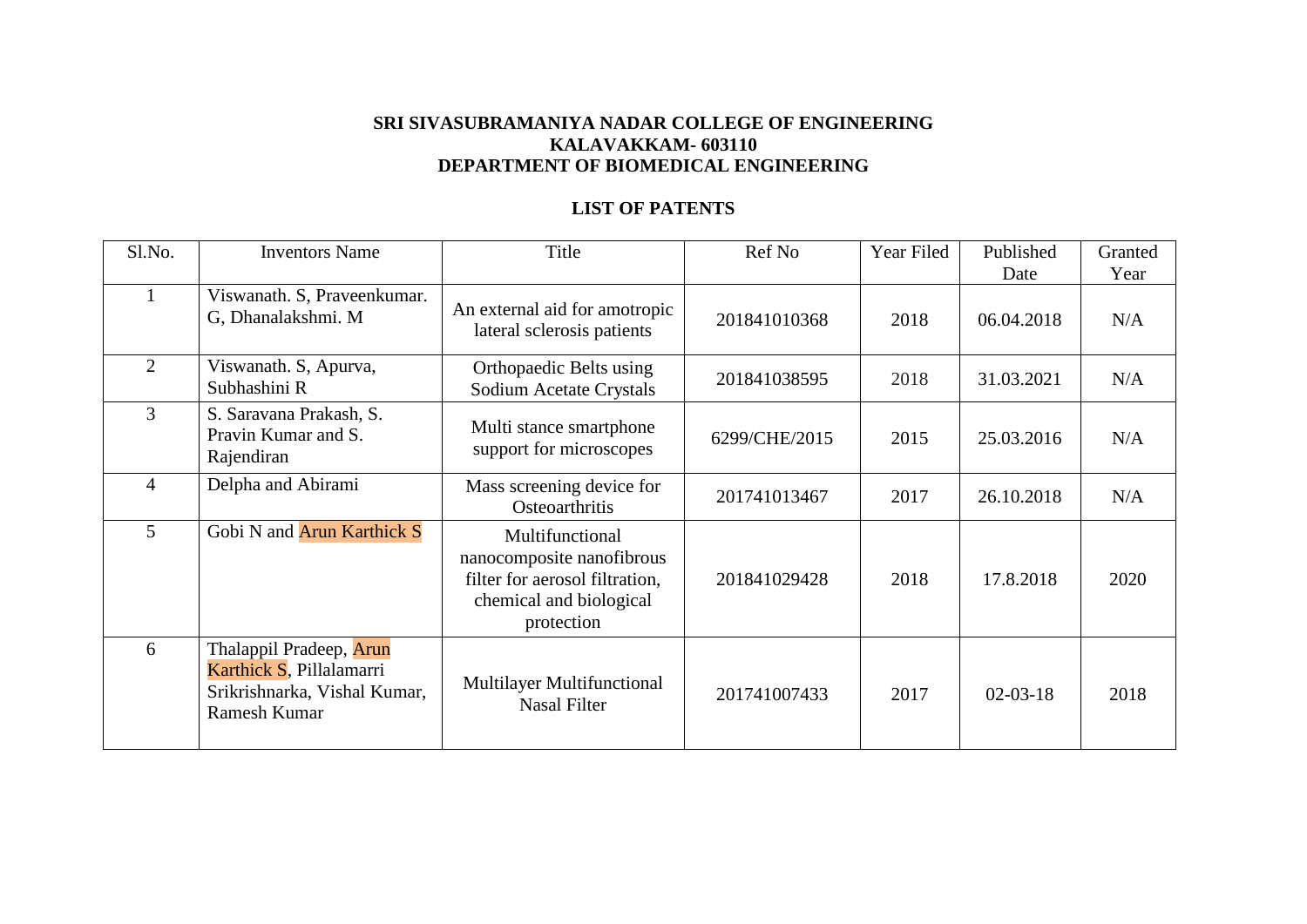| $\overline{7}$ | Thalappil Pradeep, Anagha<br>Yatheendran, Ramesh Kumar,<br>and Arun Karthick S                                                                                       | An enhanced carbon dioxide<br>sorbent nanofibre membrane<br>and a device thereof            | 201841031076 &<br>PCT/IN2019/050555 | 2018 | 31/8/2018  | 2020 |
|----------------|----------------------------------------------------------------------------------------------------------------------------------------------------------------------|---------------------------------------------------------------------------------------------|-------------------------------------|------|------------|------|
| 8              | 1. Dr. Suganthi, 2. Haripriya<br>R, 3.M. Nagavarshini,<br>4. Vignesh V, 5. Vignesh R, 6.<br>Sriram Shreedharan, 7.<br>Vignesh R, 8.A.S.Vikram, 9.<br>R.Jyothiraditya | An Embedded System Design<br>for<br>Non-Invasive Blood Glucose<br>Measurement               | 201941006594                        | 2019 | 11-09-2020 | N/A  |
| 9              | Viswanath.S, Praveen Kumar<br>G, Om prakash S,<br>Dhanalakshmi M                                                                                                     | Composite blades for lower<br>extremity amputees                                            | 201941031300                        | 2019 | 05.02.2021 | N/A  |
| 10             | Viswanath S, Kesiya M,<br>Dhanalakshmi M                                                                                                                             | A knee brace for Genu<br>recurvatum                                                         | 201941031288                        | 2019 | 05.02.2021 | N/A  |
| 11             | Kavitha Anandan, Nithya R,<br>Omar Saleh                                                                                                                             | 3 D printed Prosthetic Arm                                                                  | 201941031286                        | 2019 | 05.02.2021 | N/A  |
| 12             | Mahalakshmi N, Thenmozhi<br>A, Vijay J                                                                                                                               | <b>IMPLANTABLE BATON</b><br><b>ANTENNA USING</b><br><b>COPLANAR WAVEGUIDE</b><br>(CPW) FEED | 201941035032                        | 2019 | 05/03/2021 | N/A  |
| 13             | Kavya V.Kannan, Kezia<br>Sharon, Ananya, Vaishali,<br>Arvind, JAgadesh, Mahesh V.                                                                                    | <b>Automated Weight</b><br>Measurement Based on<br>Anthropometry                            | 202041009649                        | 2020 | 24.04.2020 | N/A  |
| 14             | Preethi Kurian, Vijay<br>Jeyakumar                                                                                                                                   | <b>Unsupervised Multimodality</b><br>Medical Image<br><b>Retrieval System</b>               | 202041043275                        | 2020 | 16.10.2020 | N/A  |